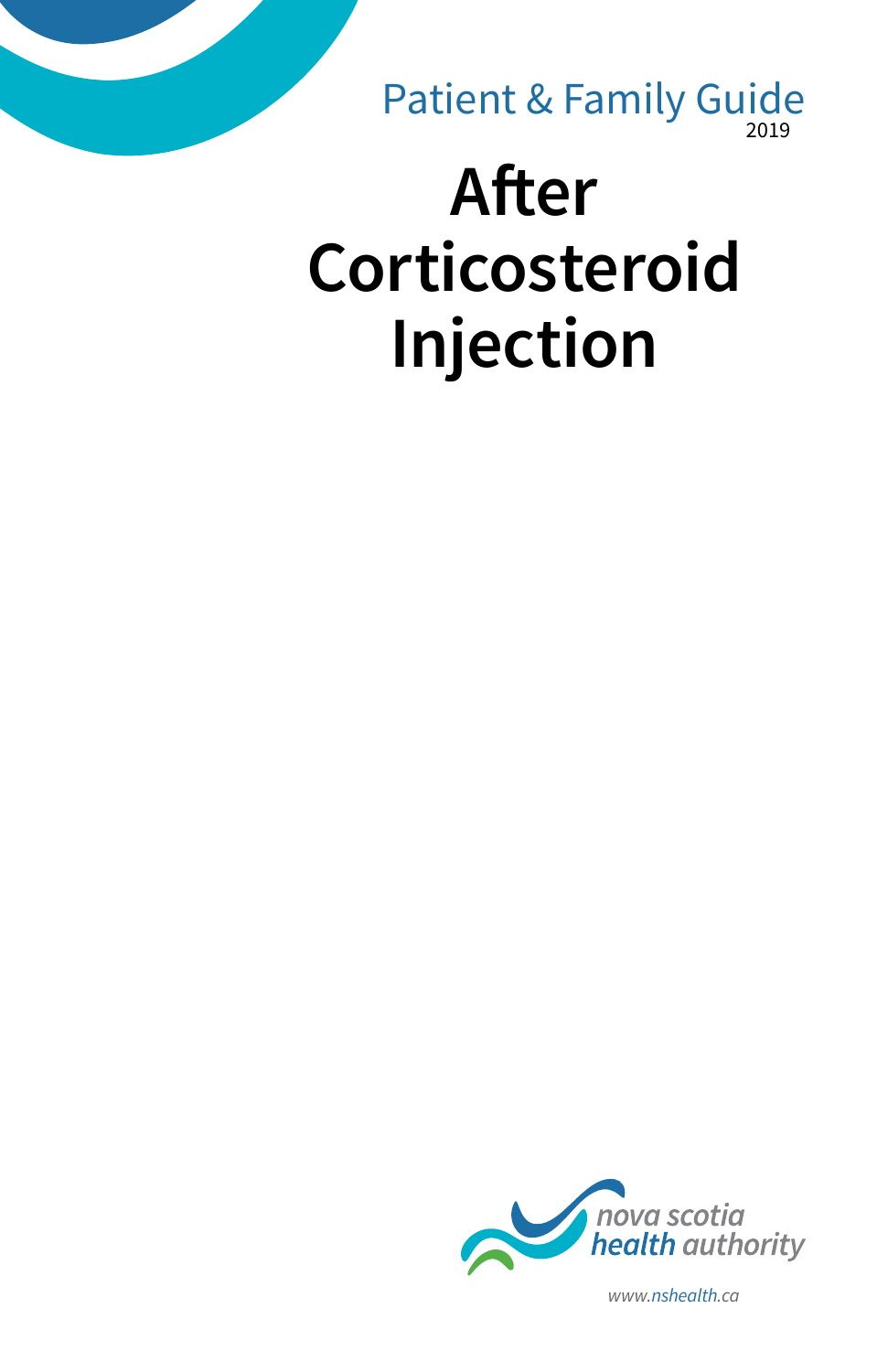## **After Corticosteroid Injection**

You have been given:

- $\Box$  lidocaine hydrochloride (Xylocaine® 2%)
- $\square$  bupivacaine hydrochloride 0.50%
- $\square$  bupivacaine hydrochloride 0.25% and epinephrine
- $\square$  methylprednisolone acetate
- $\square$  triamcinolone acetonide

This medication is used to treat discomfort, pain, and/or swelling.

• Local anesthesia (freezing) has been injected with the medication. It may dull the pain for:

 $\Box$  up to 2 hours

 $\Box$  up to 8 hours

- Please have someone drive you home after your injection.
- Rest the injected area as much as possible for the next 2 days.
- The injected area may be more painful for the next 2 days.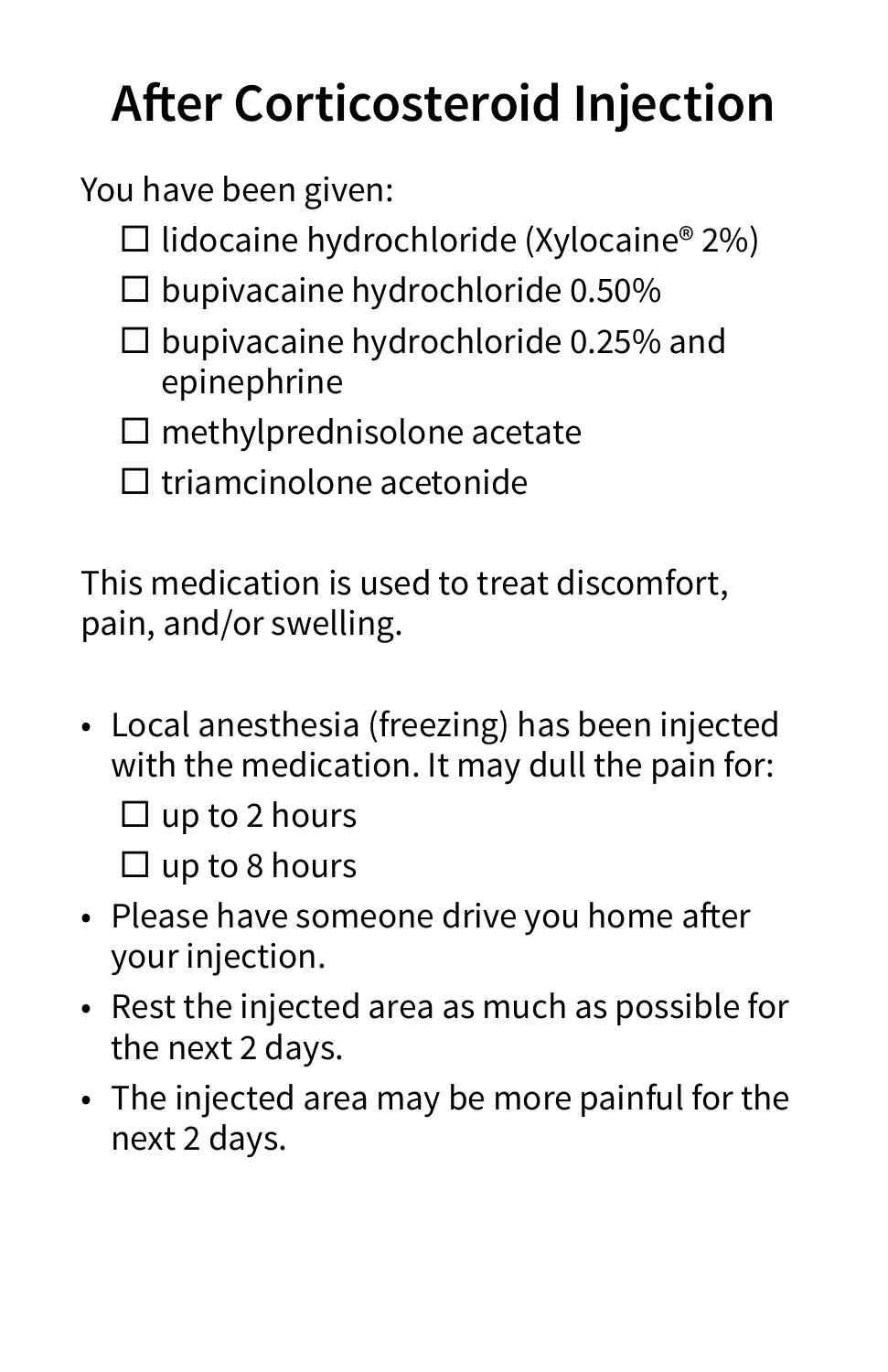- If needed, you can apply cold for the next 2 days. You can use:
	- › an ice pack
	- › frozen ice chips wrapped in a plastic bag or a towel
	- › frozen vegetables
- Never leave cold on the injected area longer than 15 minutes at a time.
- Repeat as needed, 3 or 4 times a day.
- After 2 days, you may use other comfort measures such as heat. Apply heat to any aching area. Use a hot water bottle or a heating pad set at low.
- Do not apply ice or heat directly to your skin. Always protect your skin by using a towel under the ice or heat.
- Do not apply too much ice or heat as this can cause circulation problems.
- Do not fall asleep with heat or ice on.

**Call your health care provider if you have any of the following symptoms at the injection site:**

|  | $\rightarrow$ increased pain |  | $\rightarrow$ swelling |
|--|------------------------------|--|------------------------|
|--|------------------------------|--|------------------------|

› **redness** › **drainage**